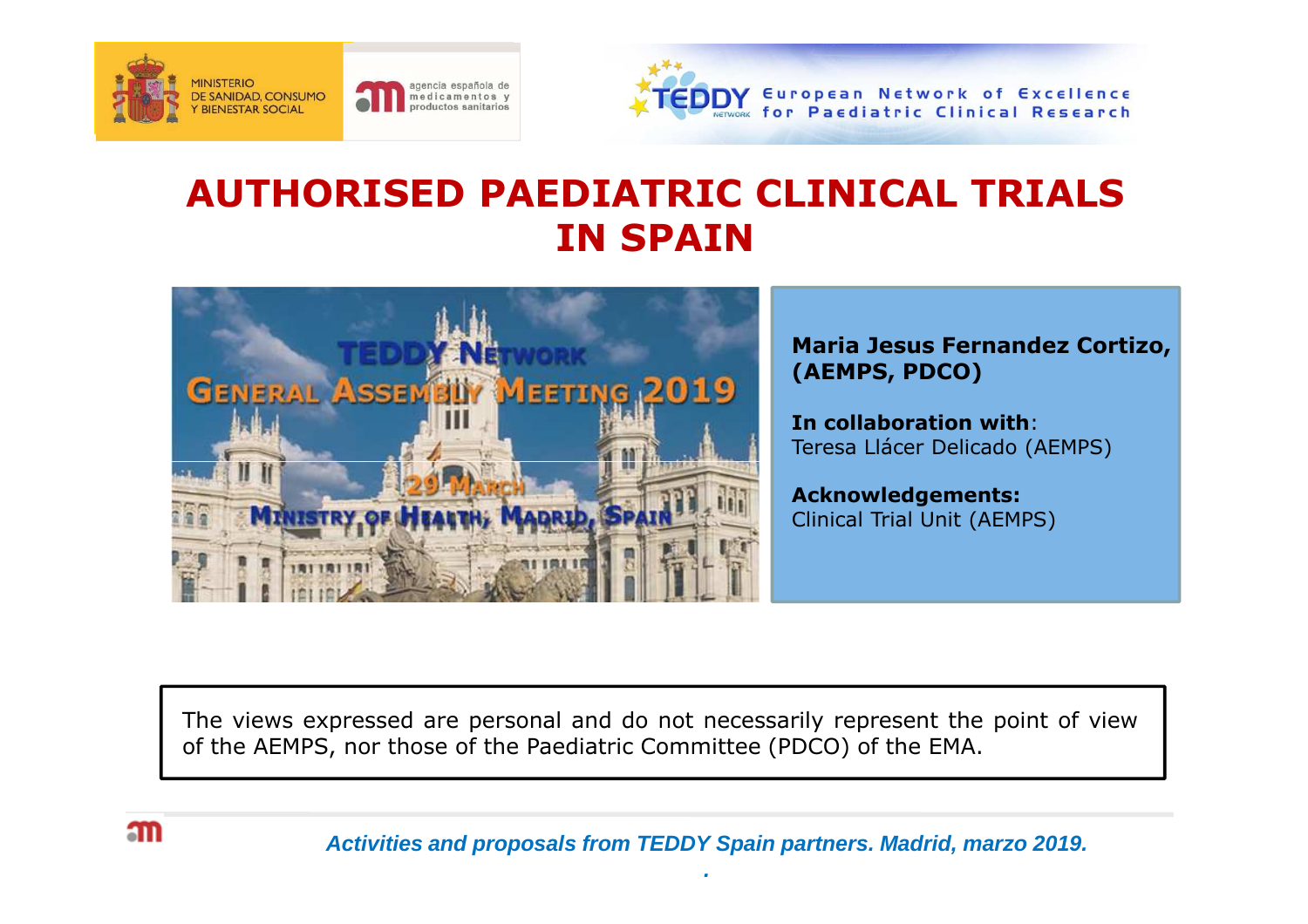



 **Analysis of clinical trials (CT) with medicinal products including the paediatric population that have been authorised in <sup>2017</sup> and <sup>2018</sup> in our country.**

- AEMPS CT database (ECMI, Ensayos Clínicos con Medicamentos enInvestigación)
	- Spanish Registry of Clinical Trials ("REec") in which clinical trials are uploaded once authorised by AEMPS. Offers the most updated information. https://reec.aemps.es/reec/public/web.html
	- AEMPS 2017 Annual Report https://www.aemps.gob.es/home. html

#### **Limitations:**

- $\checkmark$  CT that are rejected
- $\checkmark$  CT prematurely ended or those which never start

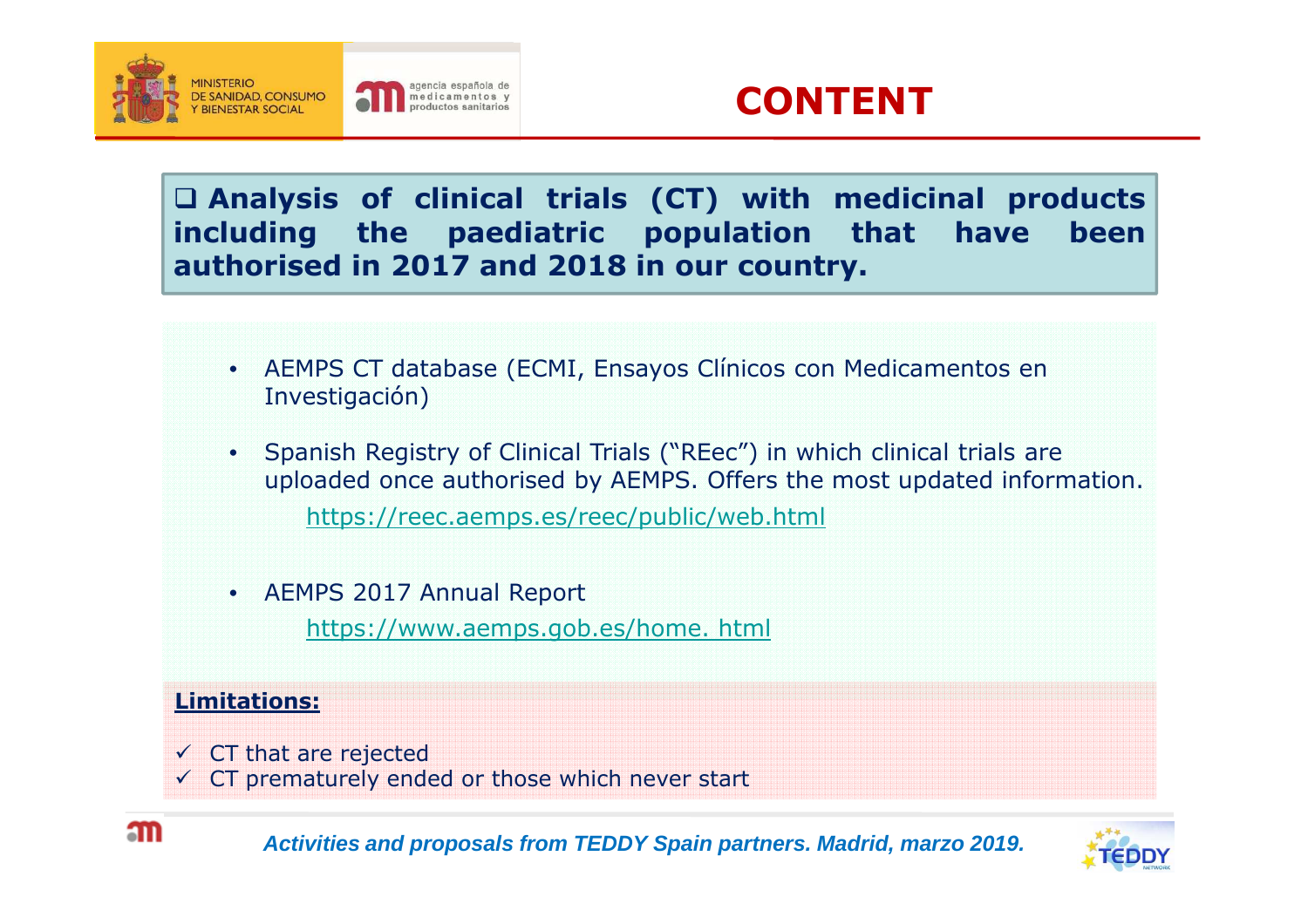

agencia española de<br>medicamentos y<br>productos sanitarios





**.**



 $m$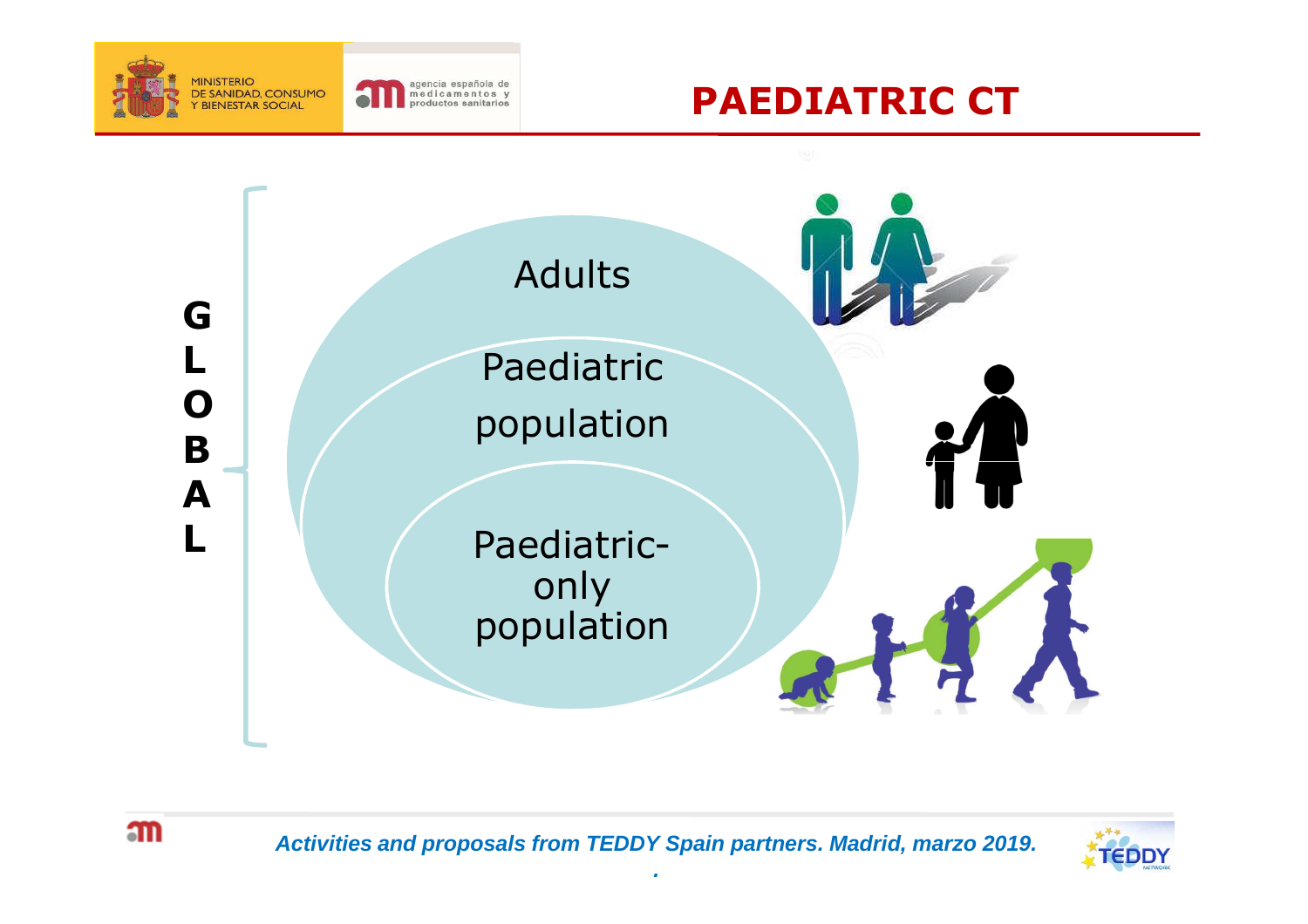

## **AUTHORISED CT (n)**



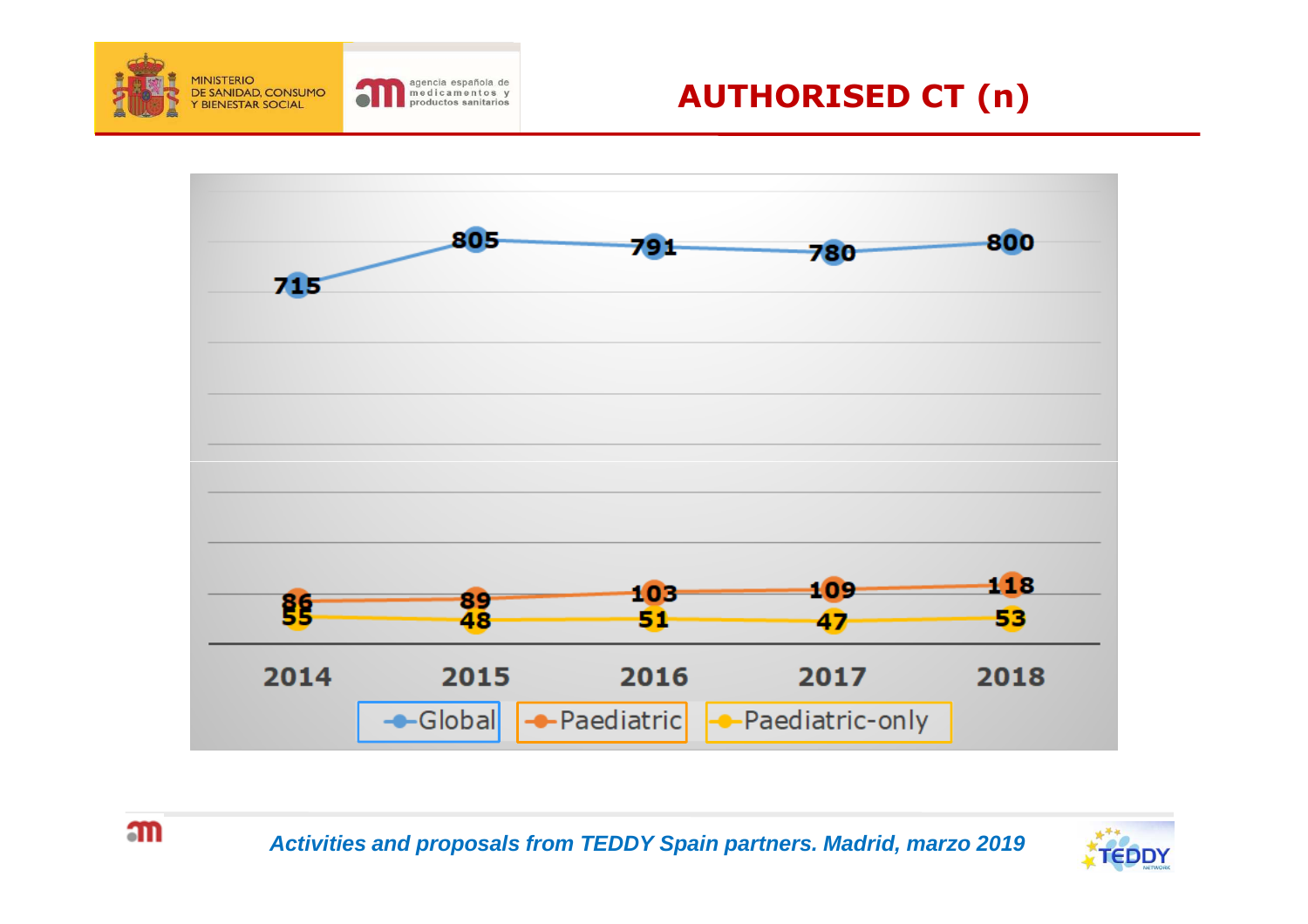

### **Percentage of authorised CT per AGE GROUPS**

| <b>TABLA</b>                                 |  | Porcentaje de ensayos clínicos por la edad |      |      |      |       |  |
|----------------------------------------------|--|--------------------------------------------|------|------|------|-------|--|
| <b>ENSAYOS CLÍNICOS POR</b><br><b>EDADES</b> |  | 2013                                       | 2014 | 2015 | 2016 | 2017  |  |
| <b>Adults</b>                                |  | 90%                                        | 91%  | 92%  | 93%  | 92.9% |  |
| <b>Elderly</b>                               |  | 69%                                        | 72%  | 73%  | 74%  | 72,3% |  |
| <b>Paediatric population</b>                 |  | 13%                                        | 13%  | 12%  | 13%  | 14%   |  |

| <b>Age categories</b> | <b>Intrauterine</b><br>$\bullet$                             |
|-----------------------|--------------------------------------------------------------|
| collected as          | <b>Preterm newborns (&lt;37 weeks GA)</b><br>$\bullet$       |
| indicated in the      | <b>Term newborns</b> ( $\geq$ 37 weeks GA)<br>$\bullet$      |
| <b>CT</b> application | <b>Infants and toddlers</b> (28 days-23 months)<br>$\bullet$ |
|                       | <b>Children</b> $(2-11 \text{ years})$                       |
|                       | <b>Adolescents</b> (12-17 years)<br>$\bullet$                |
|                       |                                                              |



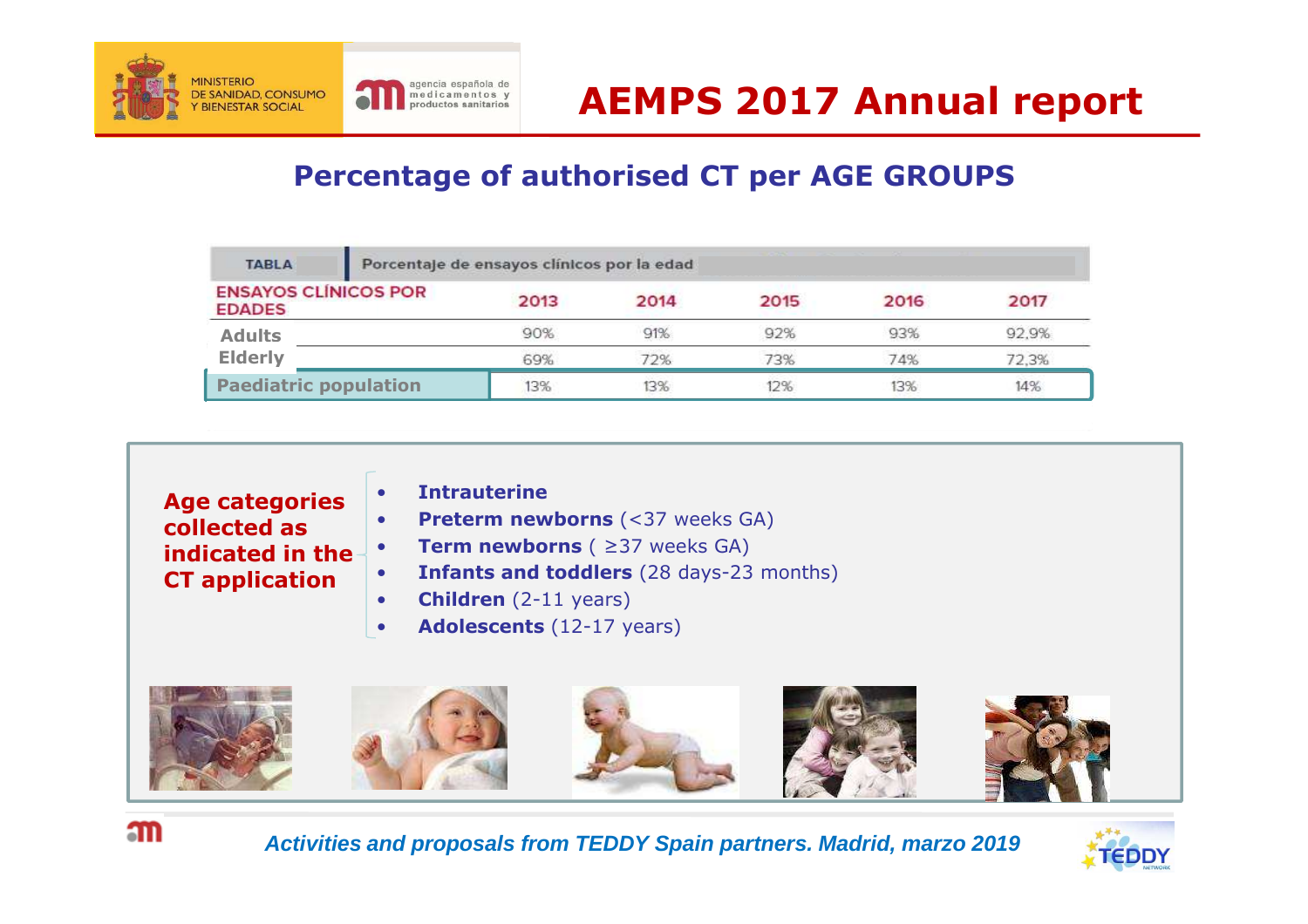

### **Paediatric CT per AGE GROUP (n)**



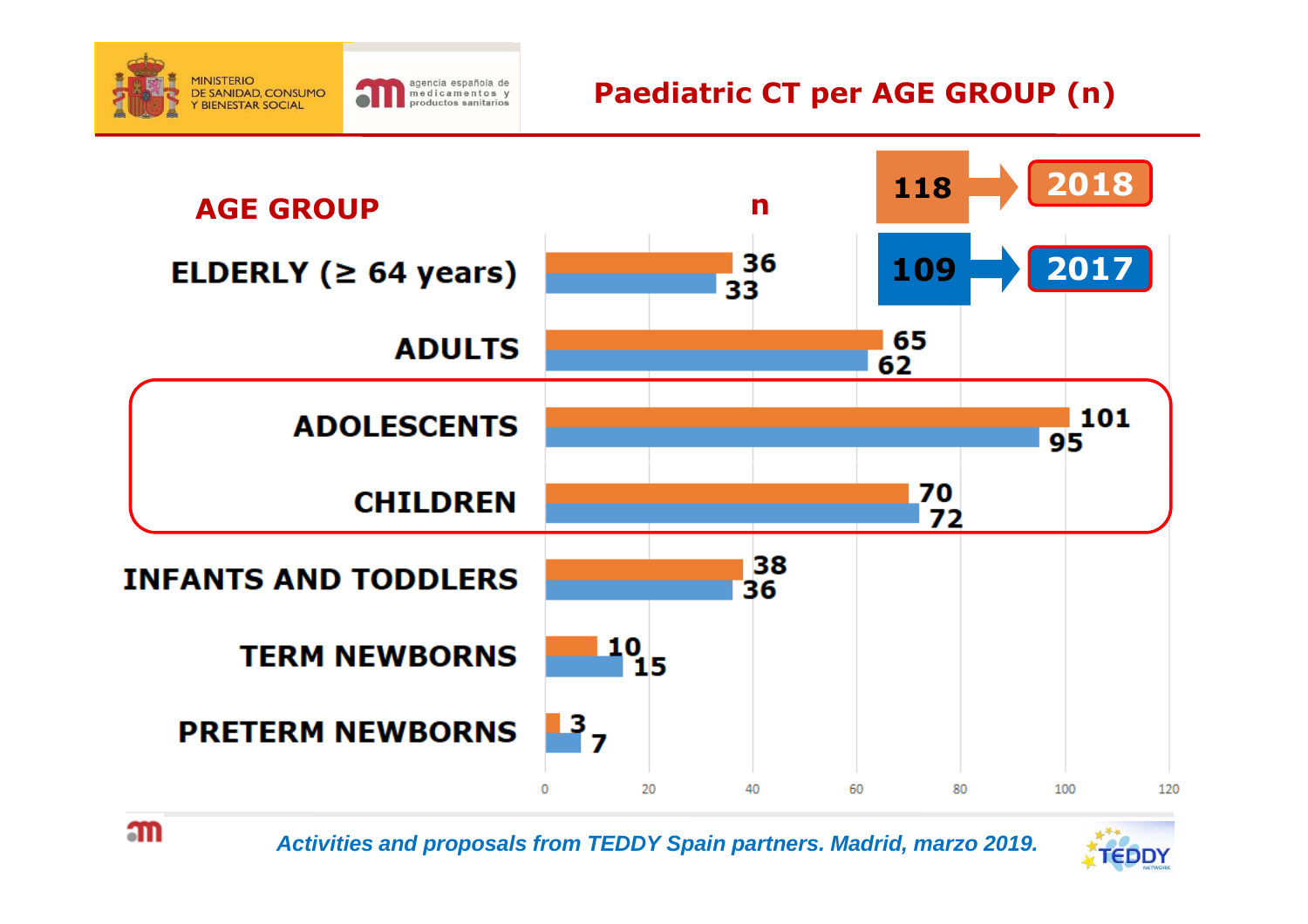

#### **Paediatric-only CT per AGE GROUP (n)**



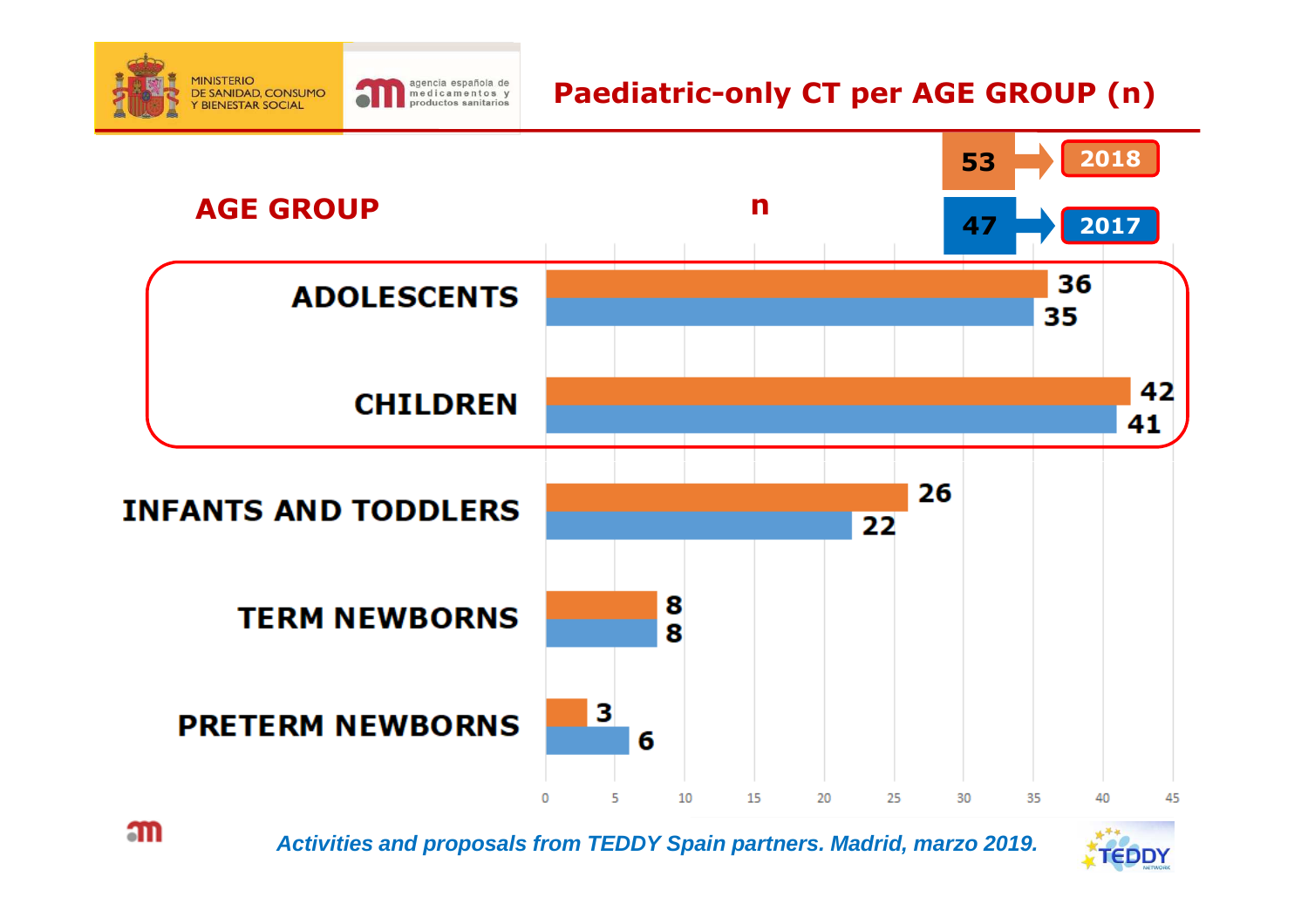

**m** 



**\***Information about PIP as indicated in the CT application

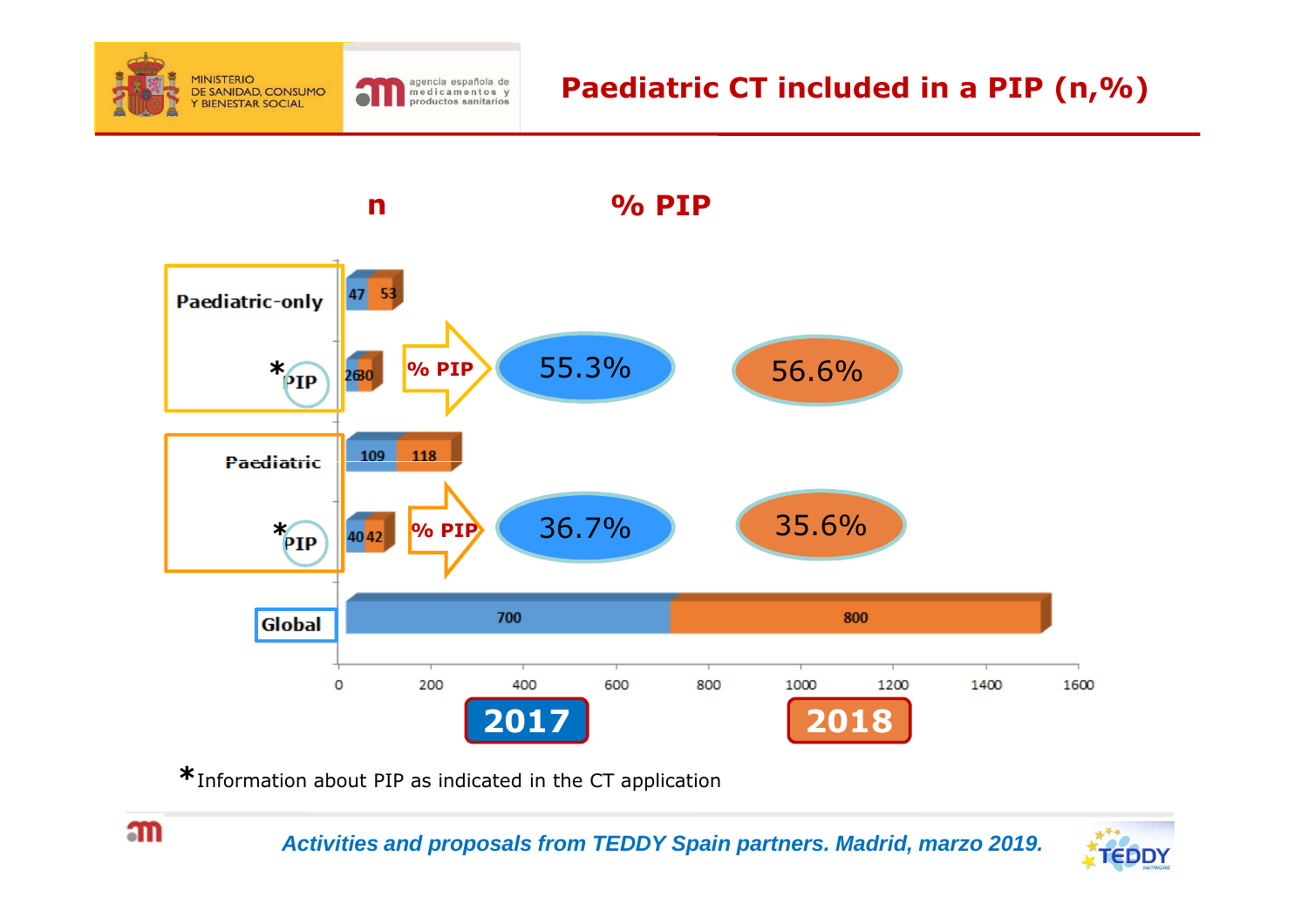

m



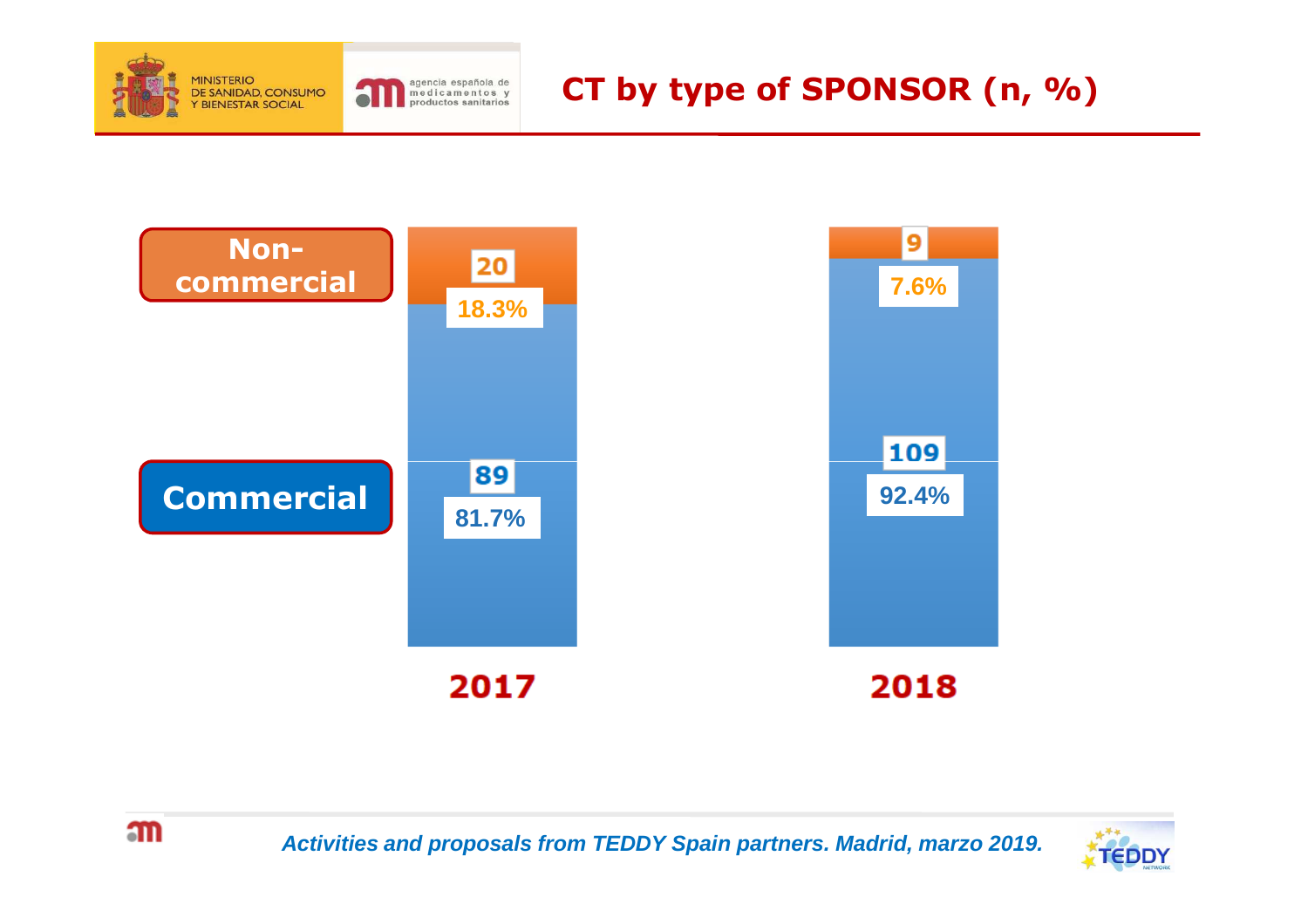





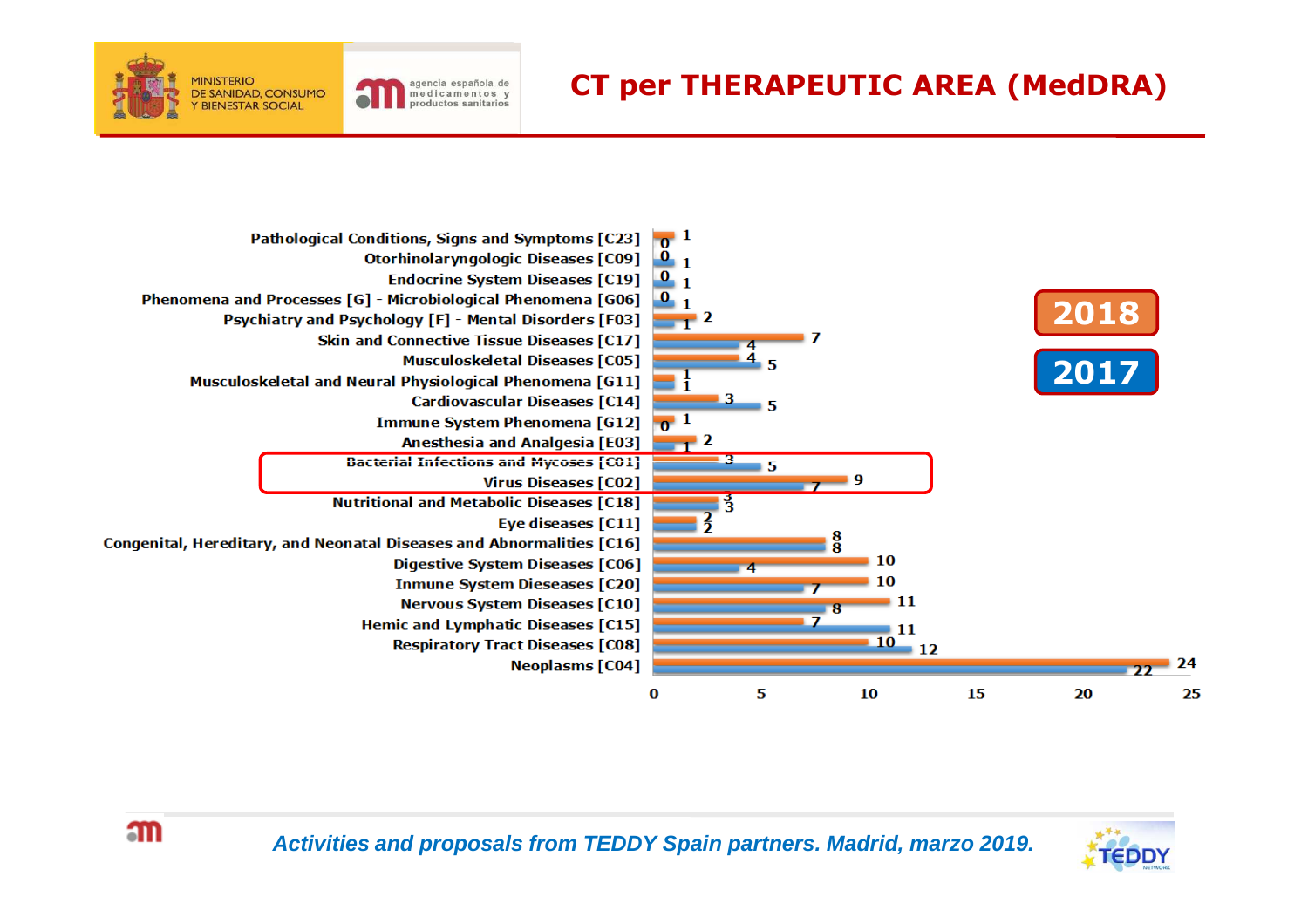

| <b>Oncology</b>    | • 35 sites in 10 AC (2018)<br>• 45 sites in 12 AC (2017) |
|--------------------|----------------------------------------------------------|
| <b>Respiratory</b> | • 22 sites in 5 AC (2018)                                |
| tract diseases     | • 44 sites in 5 AC (2017)                                |
| <b>Haematology</b> | • 10 sites in 5 AC (2018)<br>• 20 sites in 6 AC (2017)   |
| <b>Infectious</b>  | 56 sites in 9 AC (2018)                                  |
| diseases           | 52 sites in 10 AC (2017)                                 |

**SITES INVOLVED per main TA** 

AC: Autonomous Community



m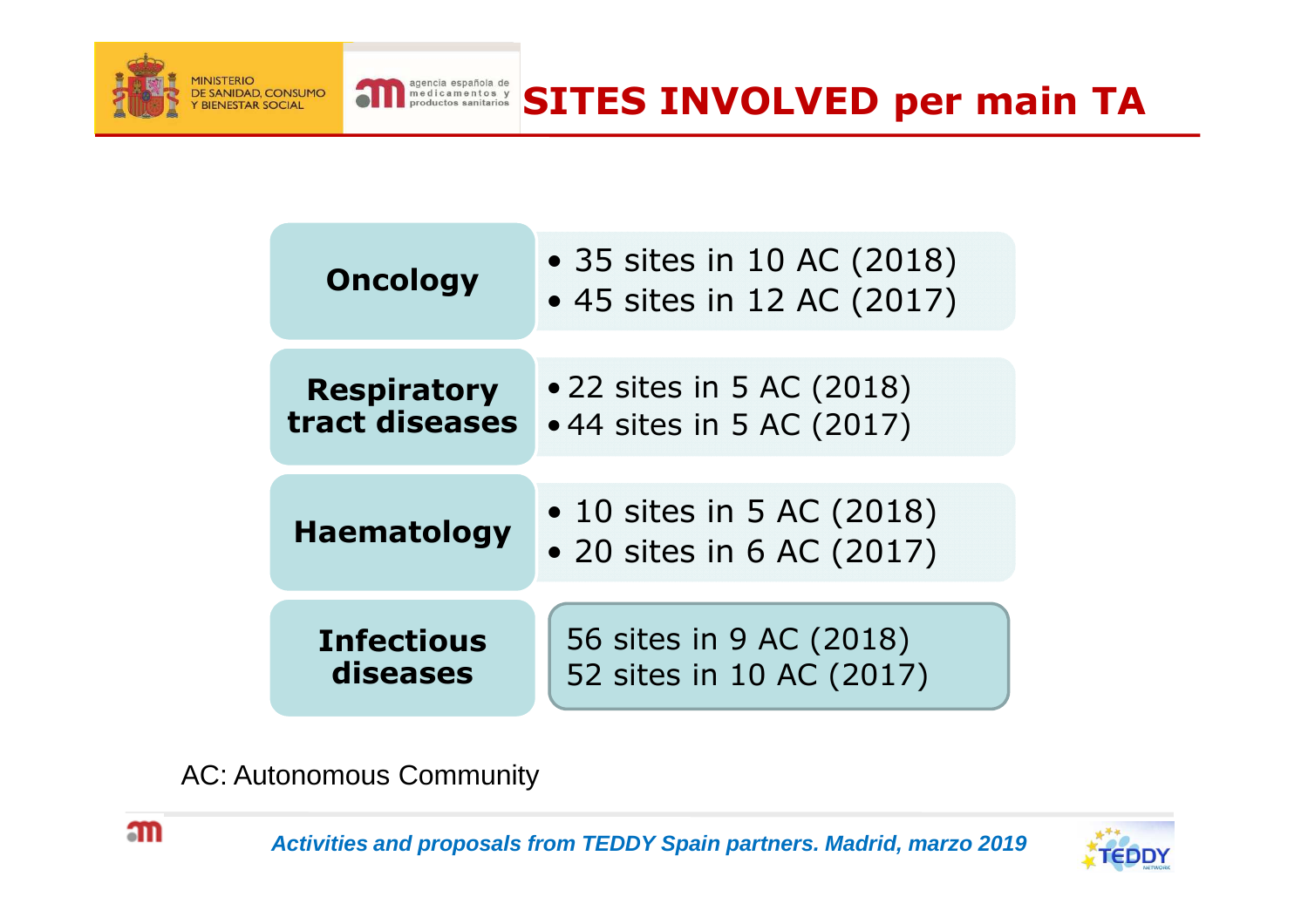

#### **Sites and locations involved in paediatric CT**



**Total number of sites involved in CT enrolling paediatric population: 113** 



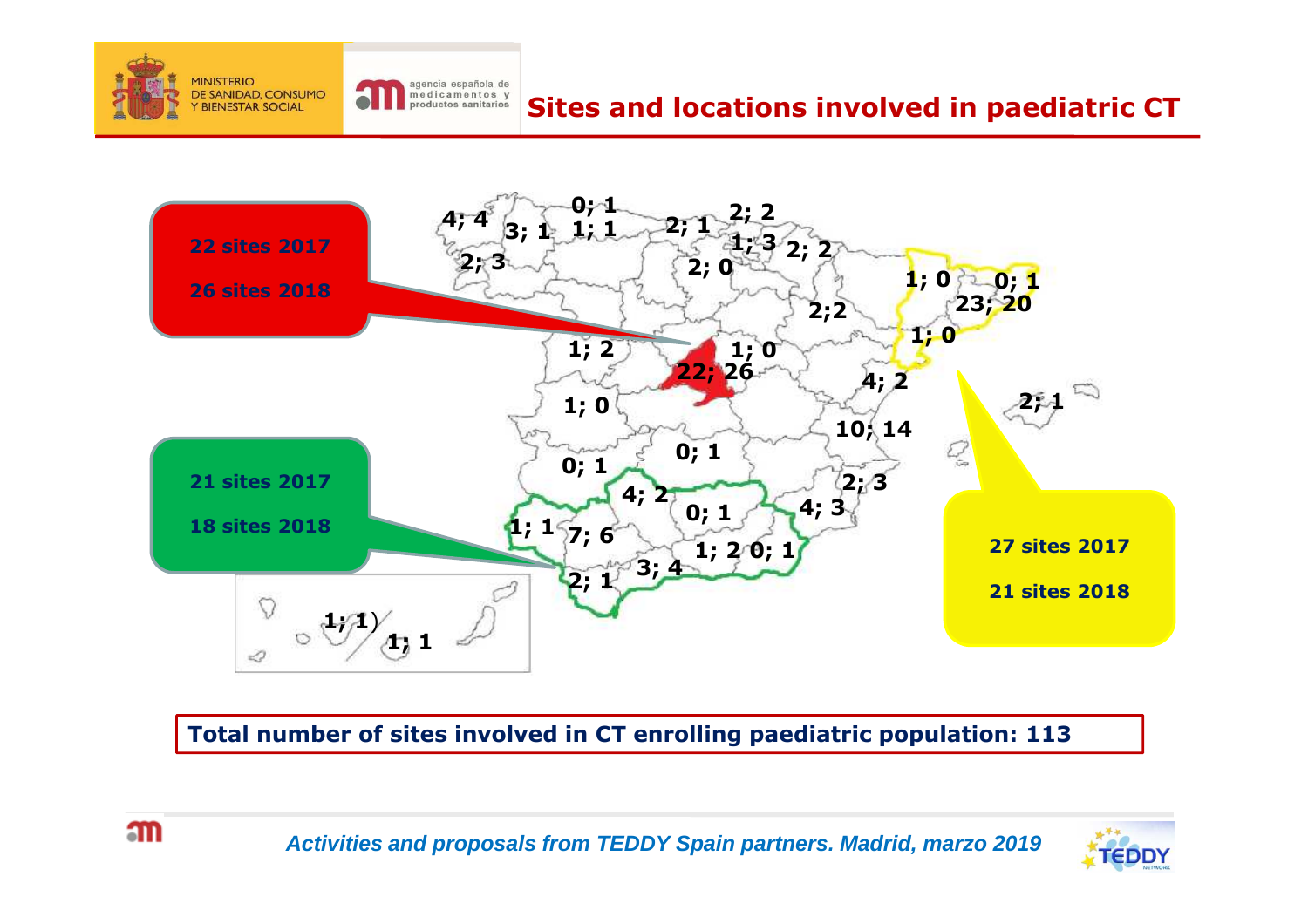



- **The percentage of CT that include paediatric population remains below 15% of the global number authorised**. Most of them are mixed trials (enrolling paediatric and adult subjects).**1**
- The **age groups mostly included** in the CT authorised in **2**Spain were **adolescents and children.**
- **3**
- The **main therapeutic areas** investigated in paediatric CT were oncology, respiratory tract diseases, haematology, neurology and infectious diseases.





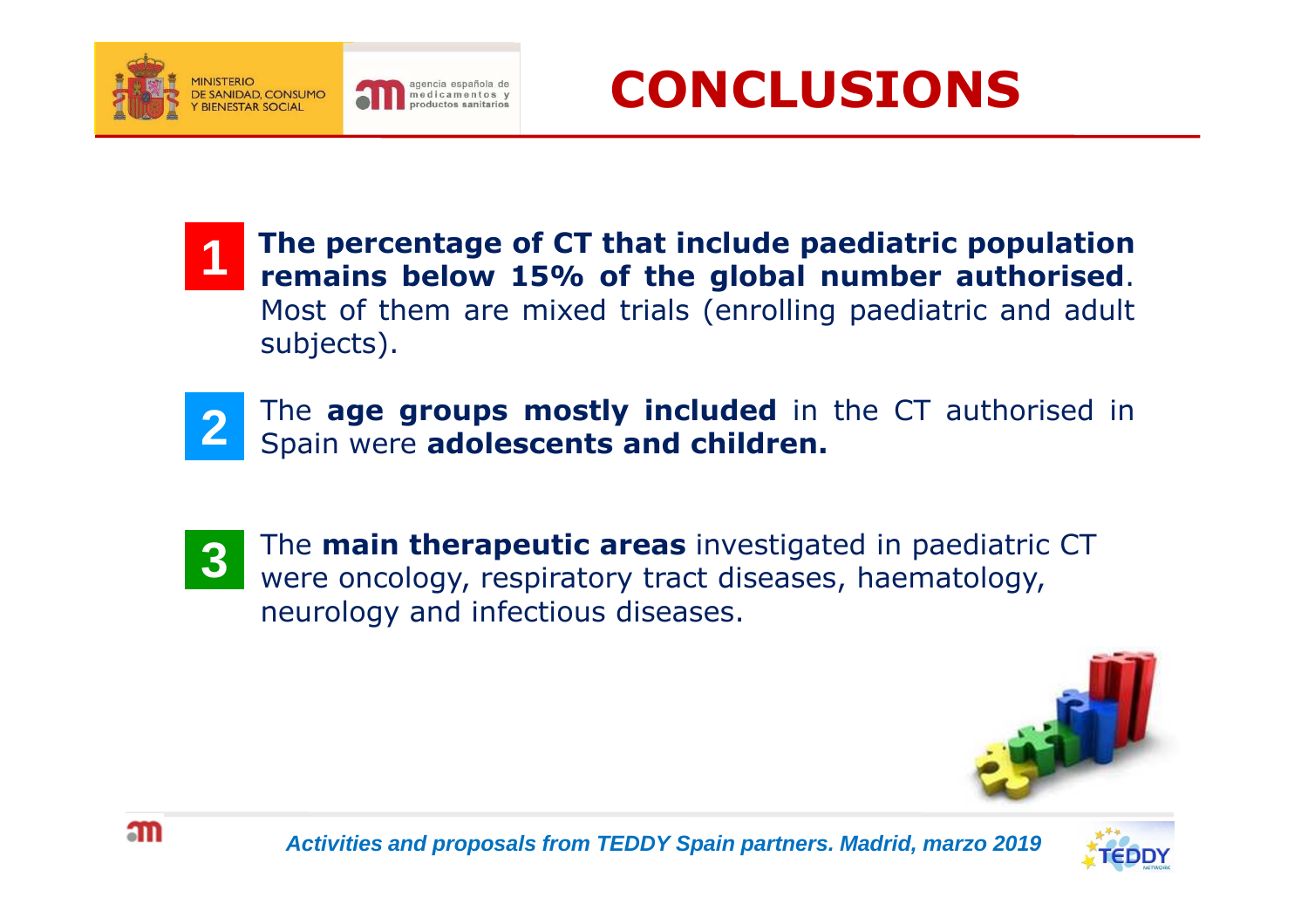

#### European Medicines Agency and European Commission (DG Health and Food Safety) action plan on paediatrics

#### **2. Strengthening of cooperation of decision makers**

| <b>Action</b>                                                                                                                                                     | <b>Objectives</b>                                                                                                                                                                        | <b>Status (July</b><br>2018) | <b>Deadline</b> |
|-------------------------------------------------------------------------------------------------------------------------------------------------------------------|------------------------------------------------------------------------------------------------------------------------------------------------------------------------------------------|------------------------------|-----------------|
| Establish framework for<br>exchange of information<br>between the EMA/PDCO and<br>the Clinical Trial Facilitation<br>Group (CTFG) as well as<br>ethics committees | To improve dialogue between<br>EMA/PDCO and clinical trial<br>assessors and facilitate<br>mutual understanding of the<br>interplay between assessment<br>of PIPs and of clinical trials. | In progress.                 | 12/2020         |



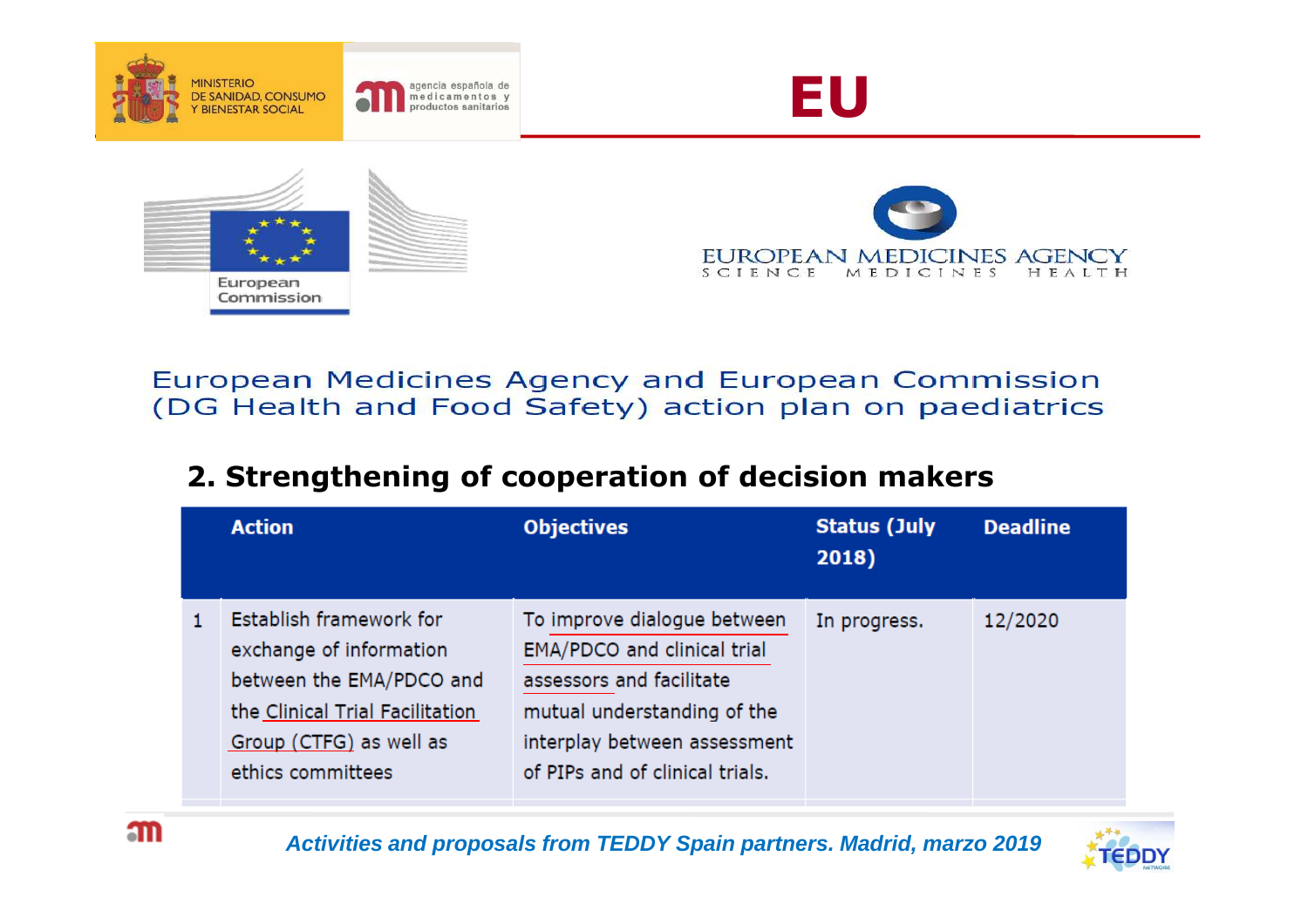





**Information about all authorized CTwith medicinal productshttps://reec.aemps.es/reec/public/web.html**



**Office for support of Innovation and knowledge of medicinal products innov\_spain@aemps.es**



**Independent Clinical Research Support Office** 

 **https://www.aemps.gob.es/investigacionClinica/medicamentos/oficinApoyo.htm**